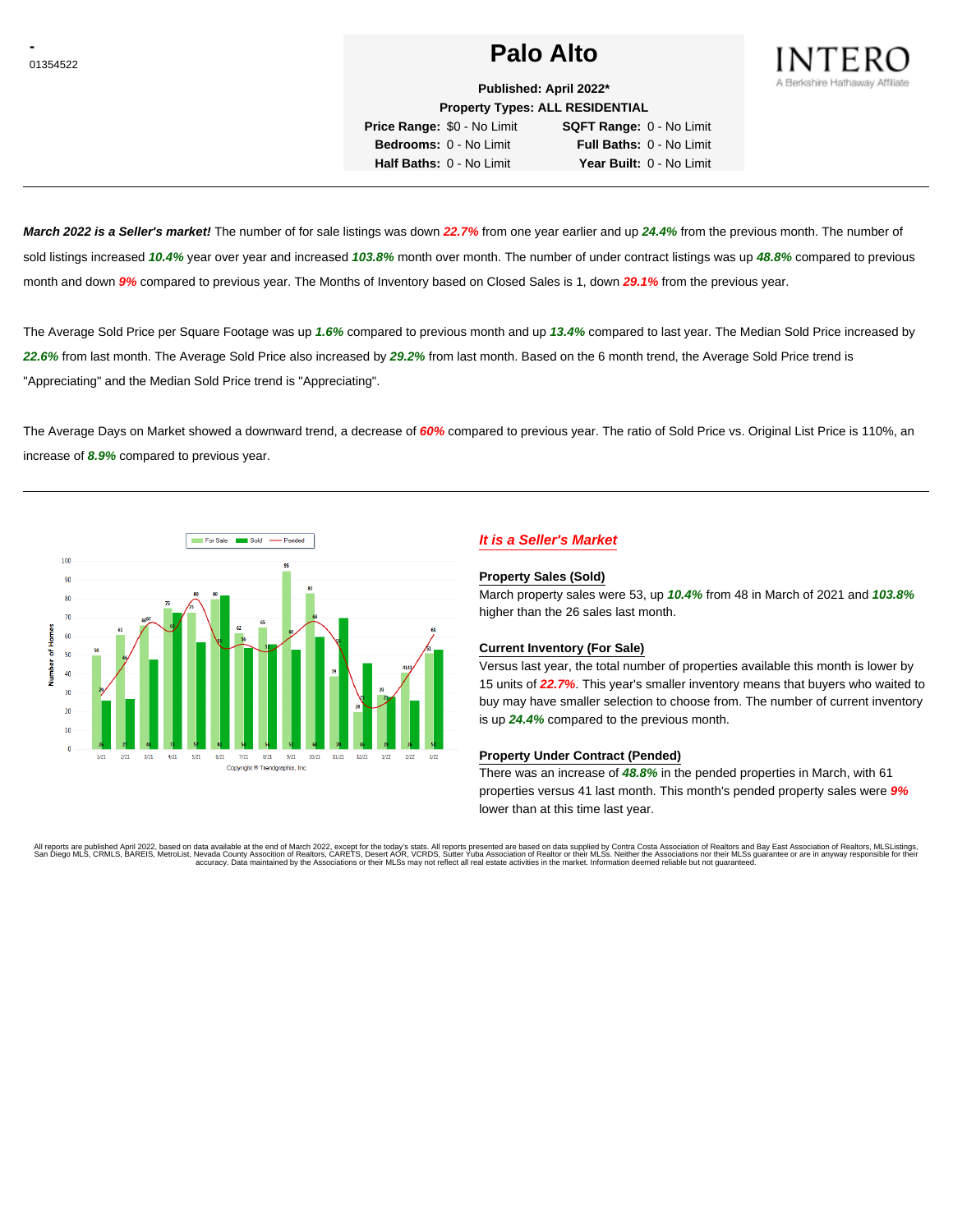# **Palo Alto Palo Alto**



**Published: April 2022\***

**Property Types: ALL RESIDENTIAL**

**Price Range:** \$0 - No Limit **SQFT Range:** 0 - No Limit

**Bedrooms:** 0 - No Limit **Full Baths:** 0 - No Limit **Half Baths:** 0 - No Limit **Year Built:** 0 - No Limit

## **The Average Sold Price per Square Footage is Neutral\***

The Average Sold Price per Square Footage is a great indicator for the direction of property values. Since Median Sold Price and Average Sold Price can be impacted by the 'mix' of high or low end properties in the market, the Average Sold Price per Square Footage is a more normalized indicator on the direction of property values. The March 2022 Average Sold Price per Square Footage of \$1748 was up **1.6%** from \$1721 last month and up **13.4%** from \$1542 in March of last year.

\* Based on 6 month trend – Appreciating/Depreciating/Neutral





### **The Days on Market Shows Downward Trend\***

The average Days on Market (DOM) shows how many days the average property is on the market before it sells. An upward trend in DOM trends to indicate a move towards more of a Buyer's market, a downward trend indicates a move towards more of a Seller's market. The DOM for March 2022 was 10, down **63%** from 27 days last month and down **60%** from 25 days in March of last year.

#### **The Sold/Original List Price Ratio Remains Steady\*\***

The Sold Price vs. Original List Price reveals the average amount that sellers are agreeing to come down from their original list price. The lower the ratio is below 100% the more of a Buyer's market exists, a ratio at or above 100% indicates more of a Seller's market. This month Sold Price vs. Original List Price of 110% is down **0.9%** % from last month and up from **8.9%** % in March of last year.

\* Based on 6 month trend – Upward/Downward/Neutral

\*\* Based on 6 month trend - Rising/Falling/Remains Steady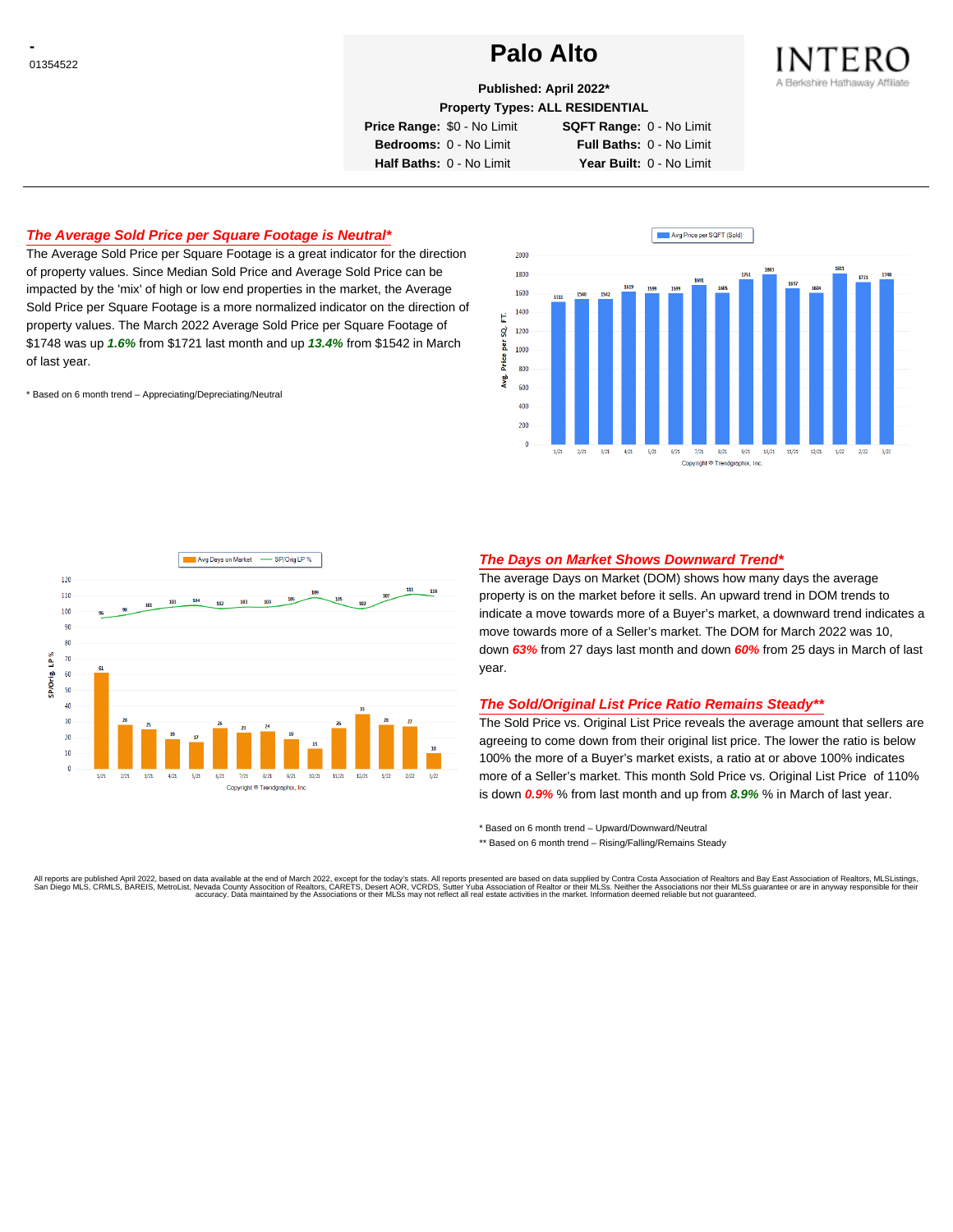# **Palo Alto Palo Alto**



## **Published: April 2022\***

**Property Types: ALL RESIDENTIAL**

**Price Range:** \$0 - No Limit **SQFT Range:** 0 - No Limit

**Bedrooms:** 0 - No Limit **Full Baths:** 0 - No Limit **Half Baths:** 0 - No Limit **Year Built:** 0 - No Limit

### **The Average For Sale Price is Depreciating\***

The Average For Sale Price in March was \$4,771,000, up **9%** from \$4,376,000 in March of 2021 and down **2%** from \$4,866,000 last month.

# **The Average Sold Price is Appreciating\***

The Average Sold Price in March was \$4,121,000, up **31.4%** from \$3,136,000 in March of 2021 and up **29.2%** from \$3,190,000 last month.

#### **The Median Sold Price is Appreciating\***

The Median Sold Price in March was \$4,015,000, up **32.3%** from \$3,035,000 in March of 2021 and up **22.6%** from \$3,275,000 last month.

\* Based on 6 month trend – Appreciating/Depreciating/Neutral





# **It is a Seller's Market\***

A comparatively lower Months of Inventory is more beneficial for sellers while a higher months of inventory is better for buyers.

\*Buyer's market: more than 6 months of inventory Seller's market: less than 3 months of inventory Neutral market: 3 – 6 months of inventory

#### **Months of Inventory based on Closed Sales**

The March 2022 Months of Inventory based on Closed Sales of 1 was decreased by **29.1%** compared to last year and down **38%** compared to last month. March 2022 is Seller's market.

#### **Months of Inventory based on Pended Sales**

The March 2022 Months of Inventory based on Pended Sales of 0.8 was decreased by **20.3%** compared to last year and down **20%** compared to last month. March 2022 is Seller's market.